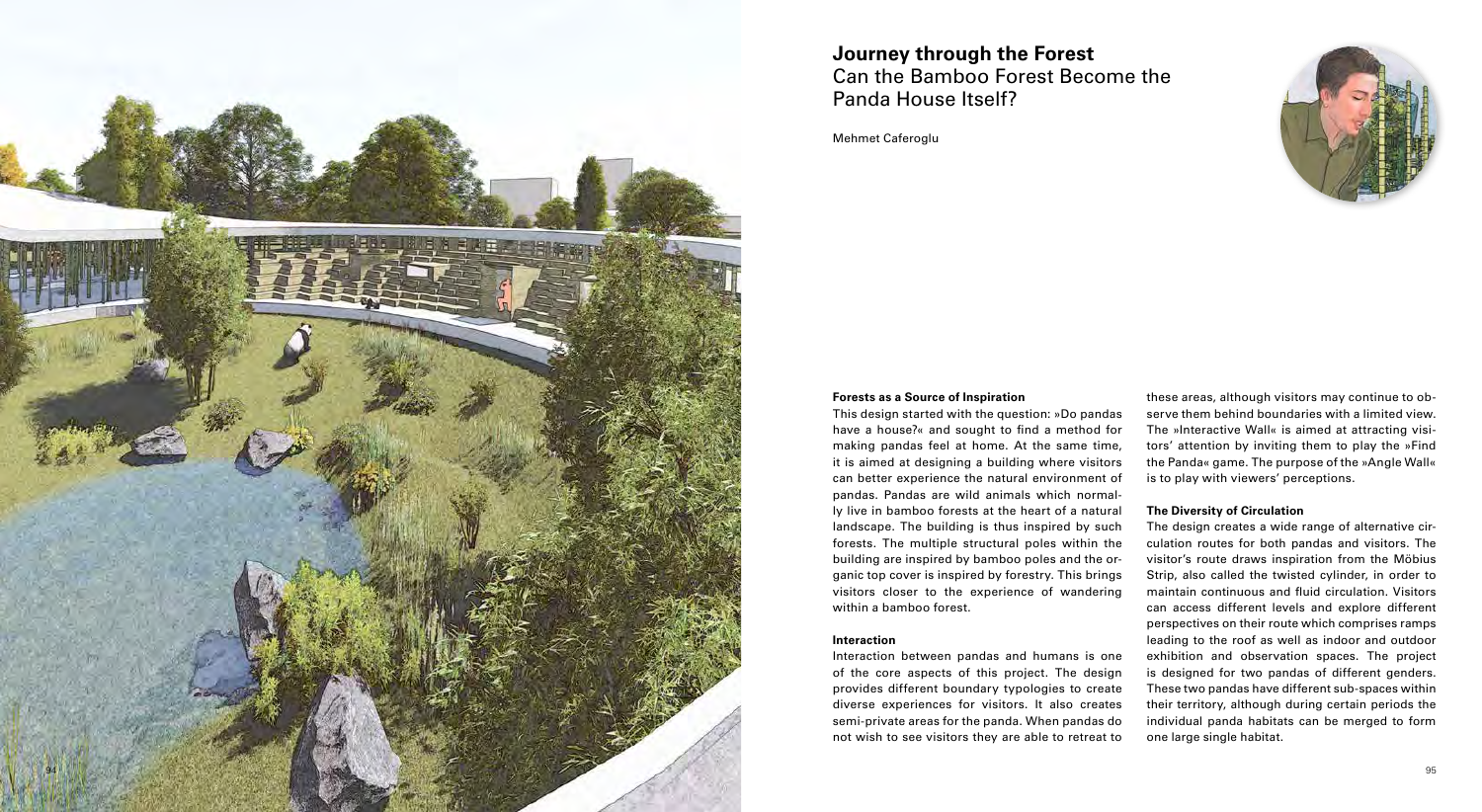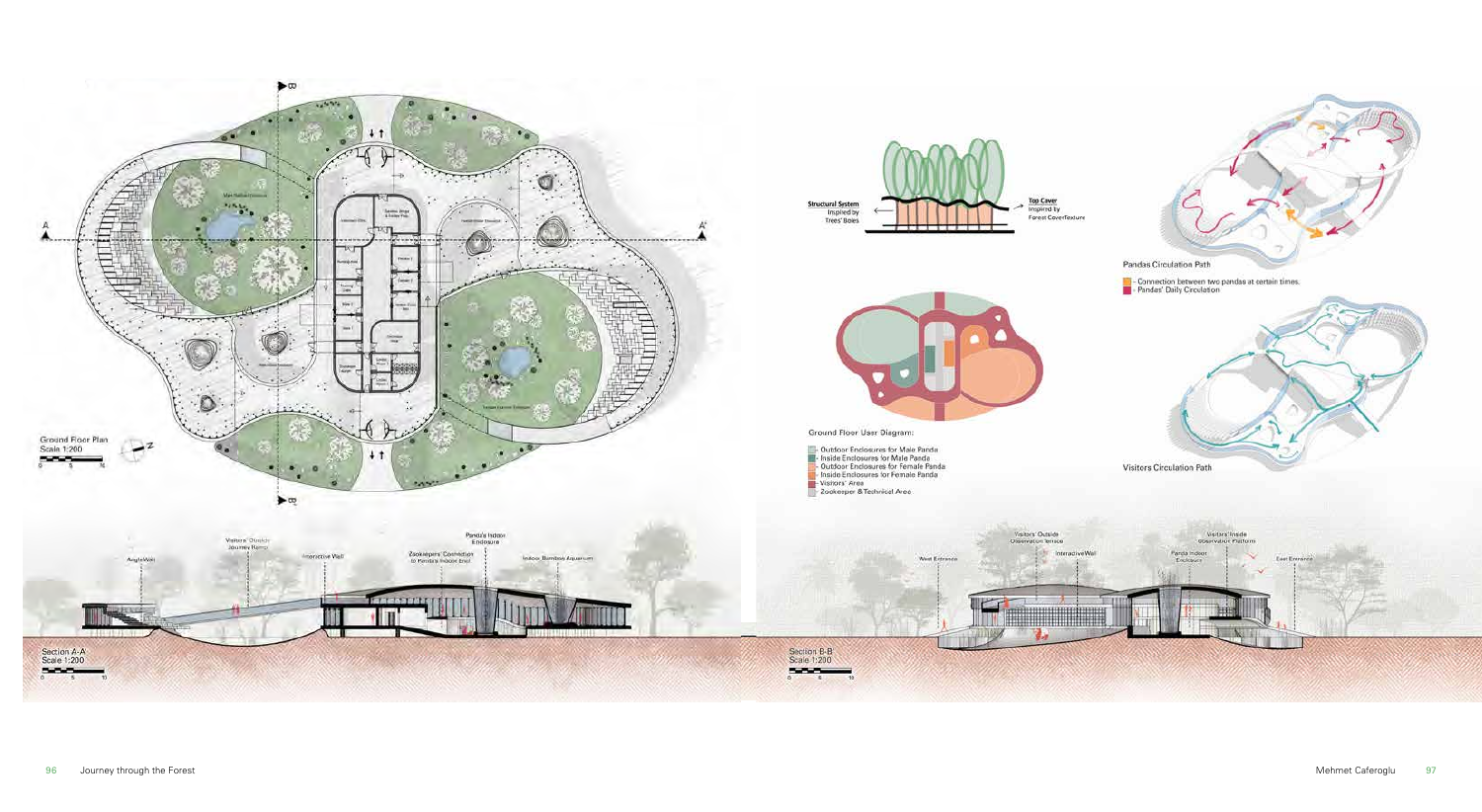## Interactive Wall:

It is armed at attracting visitors'<br>attention by inviting them to play the<br>"Find the Panda" game.<br>Each 50x50 cm dimensioned moduls<br>can move in 2 dimension by a railed<br>system. Also, this attractive boundary<br>gives more priv

Holling .







Angle Wall:

The purpose of the "Angle Wall" is to play with viewers"  $\beta$  - Visitors' Journey Inside Area with perceptions. It is a huge climbable Arnphi for the Pandas, Bamboo Aquariums which builded with simple rectangular boxes. I perspective to the visitors, that creates an attractive effect.



7 - Panda Indoor Enclosure<br>From Visitors' Ama

**B** - Conections Between Panda Indoor **Enclosure and Zookeeper Area** 

9 - Interactive Wall

10 - Angle Wall



Journey through the Panda House Visitors' Route Perspective Views :

<sup>1</sup> - **Visitors' Outside Journey Ramp**<br>From Ramp to Panda Outside Enclosure<br>Visitors can accose to the roof and explore different per-<br>spectives on their route by the ramp.

2 - Entrance Bridge<br>From Bridge to Entrance Rolling Deor

3 - Moat as an Enclosure for Panda From Bridge to Entrance Rolling Door

- Roof Observation Terrace<br>From Top to Entrance Rolling Door

5 - Visitors' Outside Journey Ramp

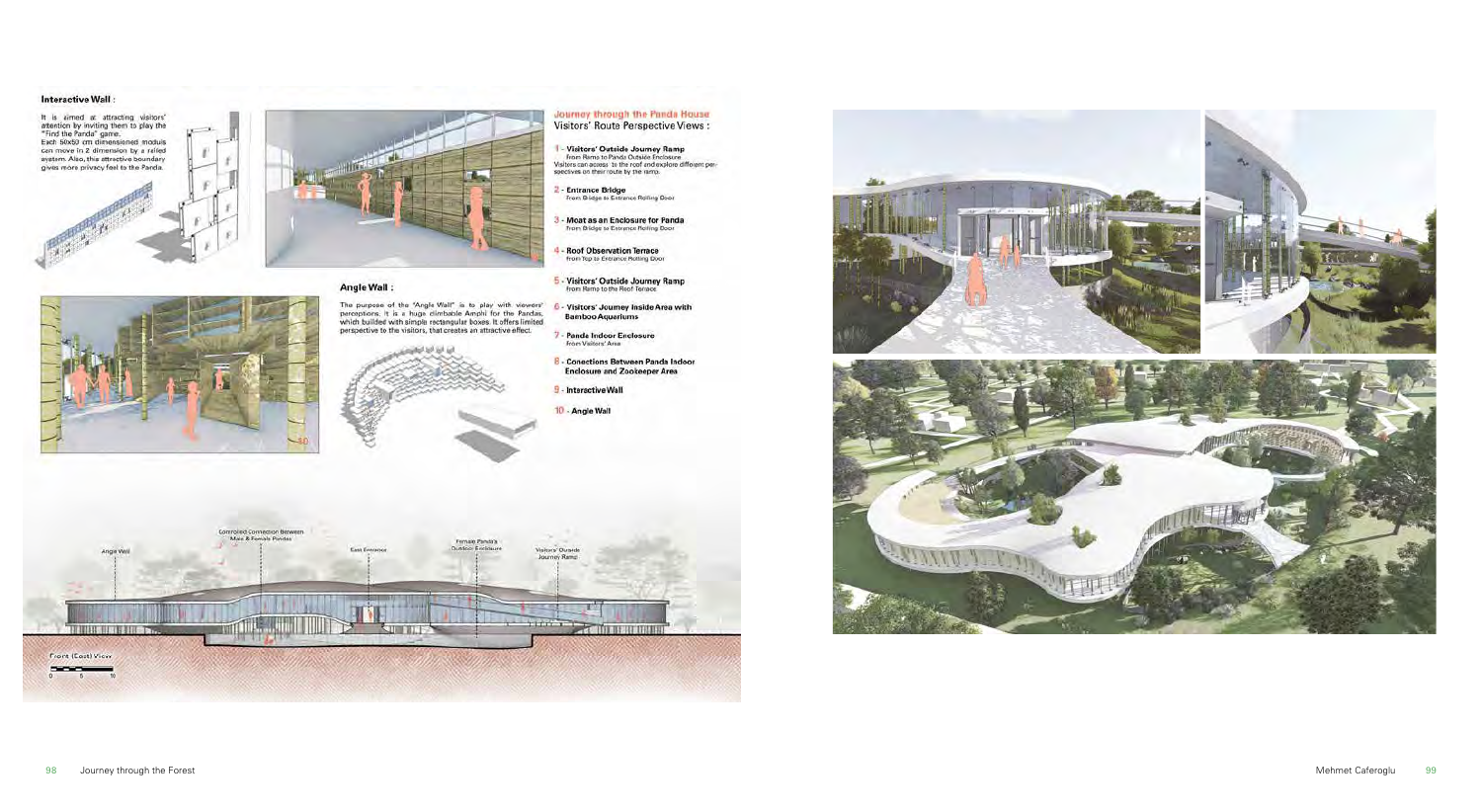